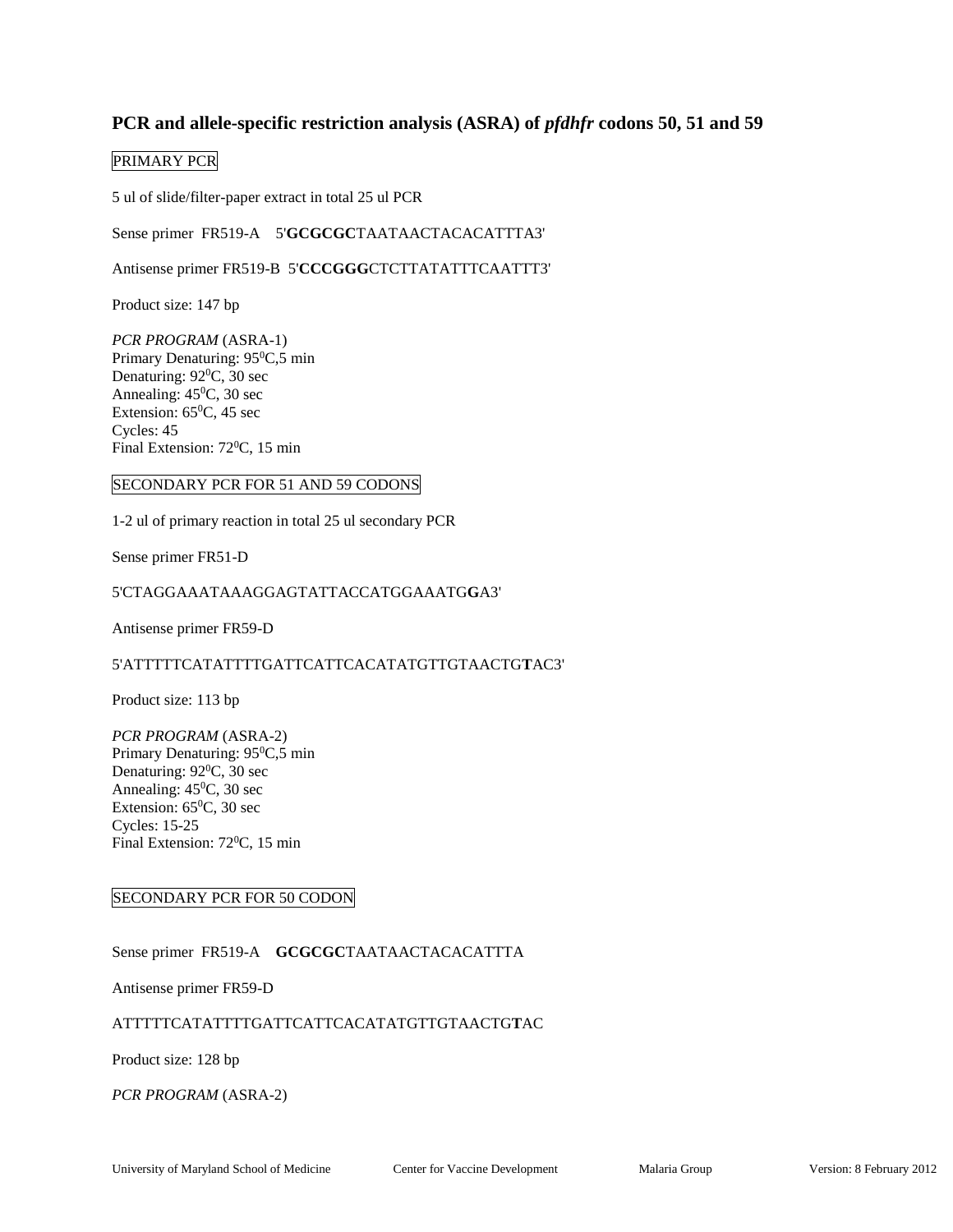Primary Denaturing: 95,5 min Denaturing: 92, 30 sec Annealing: 45, 30 sec Extension: 65, 30 sec Cycles: 15-25 Final Extension: 72, 15 min

### RESTRICTION DIGEST

Digests for each were performed separately. 5-8 ul of PCR was digested with 1 unit enzyme overnight at 37<sup>o</sup>C in a total 20 ul reaction using New England Biolabs #4 buffer. Products were examined by agarose electrophoresis on 2% NuSeive (FMC, Rockville, MD), with an "uncut" (no enzyme) digest run alongside.

#### 51 codon

Enzyme: EcoRI (New England Biolabs, Beverly, MA)

Codon cleaved: wild (N)

Cleaved product sizes: 35 and 78bp

59 codon

Enzyme: BsrGI (New England Biolabs, Beverly, MA)

Codon cleaved: wild (R )

Cleaved product sizes: 43 and 65bp

50 codon

Enzyme: Tai I (New England Biolabs, Beverly, MA)

Genotype cleaved: mutant (Arg) and not wild (Cys)

Cleaved product sizes: approx. 58 and 70 bp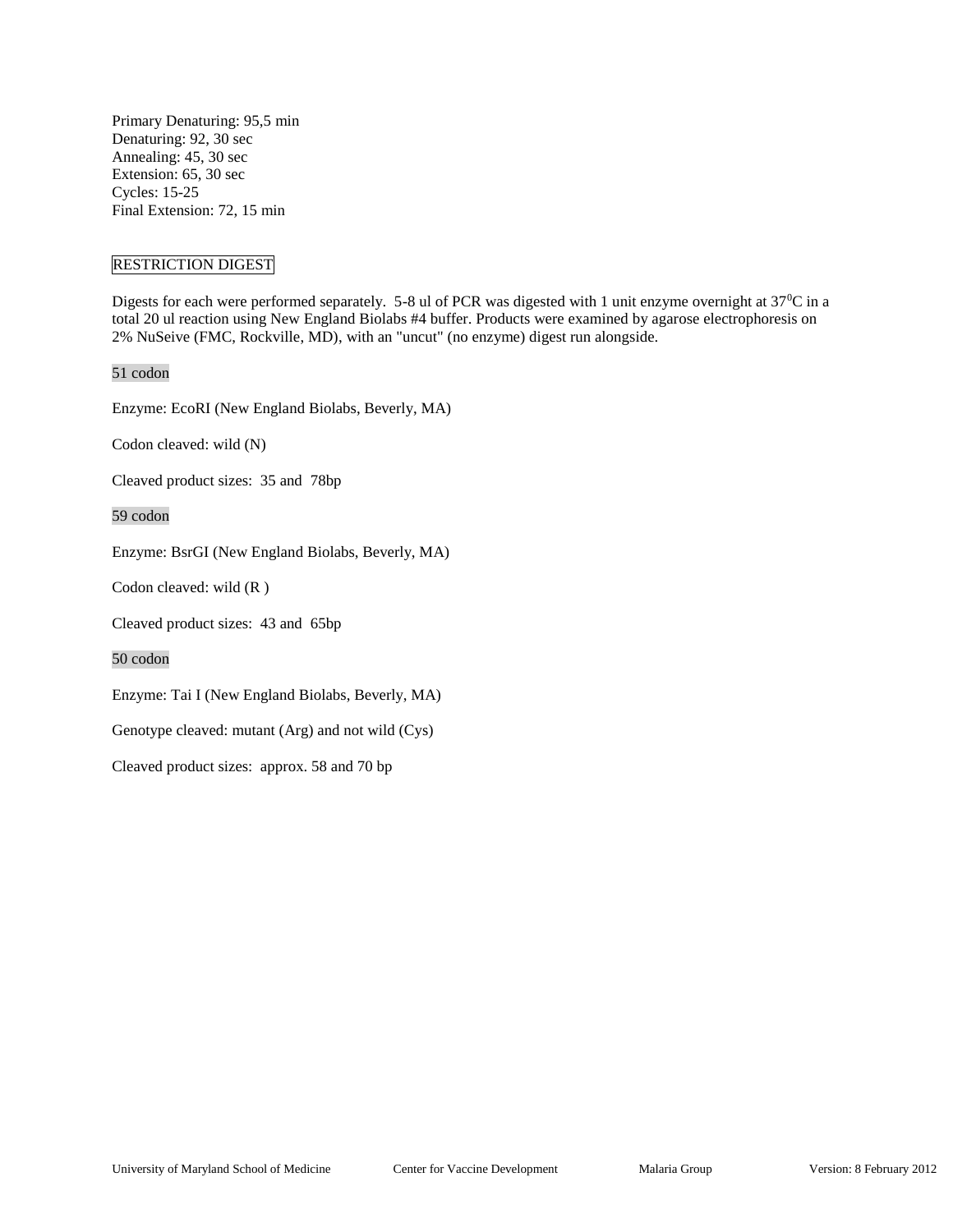# PCR and allele-specific restriction analysis (ASRA) of *pfdhfr* codons 108 and 164

### PRIMARY PCR

Sense primer FR100-A **GGGGGG**CAGTTACAACATATGTGA

### Antisense primer FR100-B **GGGGG**CACATTCATATGTACTATTT

Product size:414bp

*PCR PROGRAM* (ASRA-1) Primary Denaturing: 95,5 min Denaturing: 92, 30 sec Annealing: 45, 30 sec Extension: 65, 45 sec Cycles: 45 Final Extension: 72, 15 min

#### SECONDARY PCR

Sense primer FR108-D CTAATTCTAAAAAATTACAAAATGT

Antisense primer FR164-D3 TTTCTTTTCTAAAAATTCTTGATAAACAACGGAACCTC**T**TA

Product size: 254 bp

*PCR PROGRAM* (FR100-2) Primary Denaturing: 95,5 min Denaturing: 92, 30 sec Annealing: 42, 30 sec Extension: 65, 45 sec Cycles: 15-25 Final Extension: 72, 15 min

#### RESTRICTION DIGEST

Digests for each are performed separately NOTE: for Psi I, use 0.5X NEB#4 buffer and 1x BSA Analyze products on 2% NuSeive gel

#### 108 codon

Enzyme: Alu I (New England Biolabs, Beverly, MA)

Codon cleaved: wild (Ser) and not mutants (Asn or Thr)

Approx. cleaved product sizes: 46 + 210 bp

Note: BsrI will cut 108 Asn; ScrfI will cut 108 Thr.

### 164 codon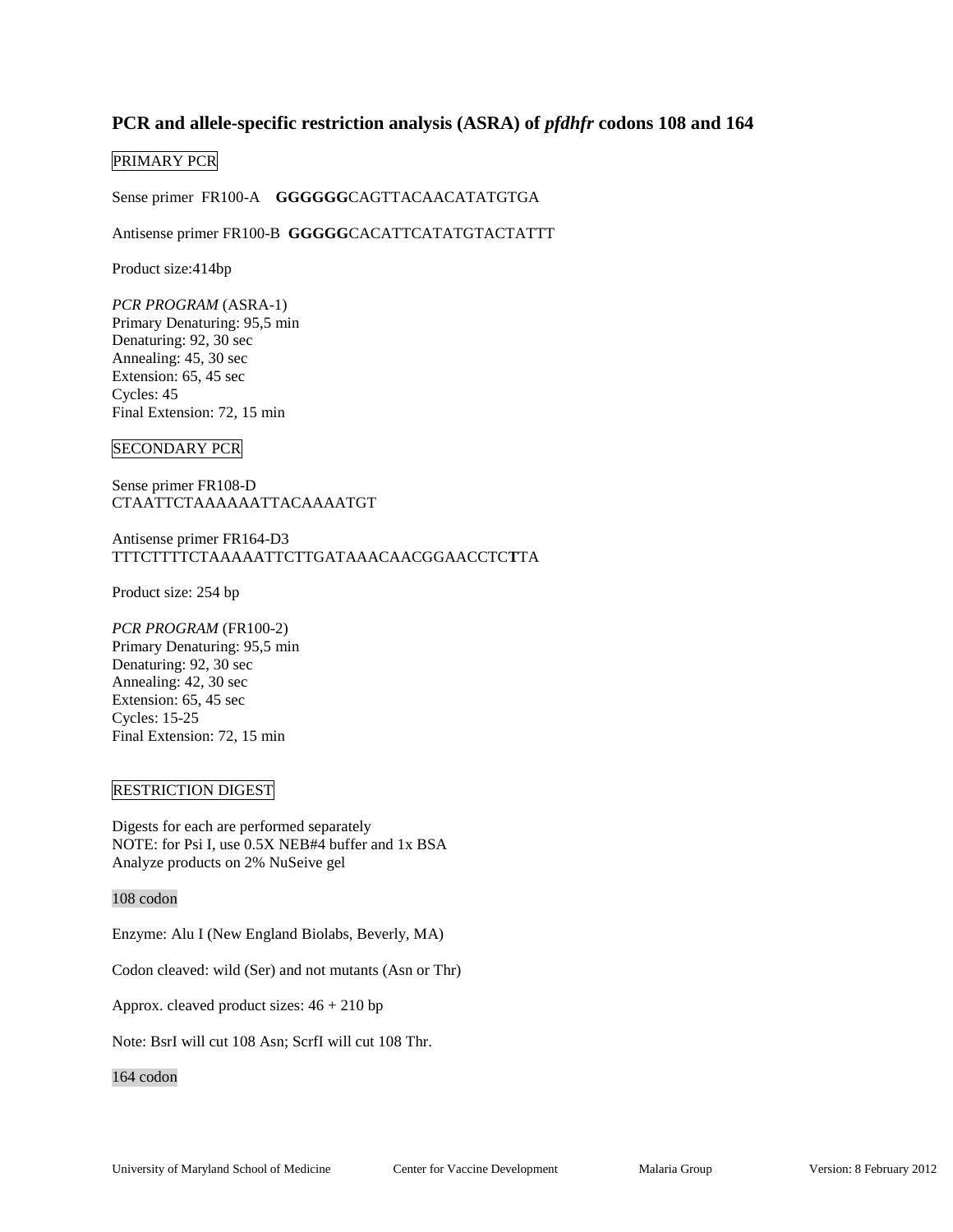Enzyme: Psi I(New England Biolabs, Beverly, MA) Codon cleaved: wild (Ile) and not mutant (Leu) Approx. cleaved product sizes: 42 and 214bp